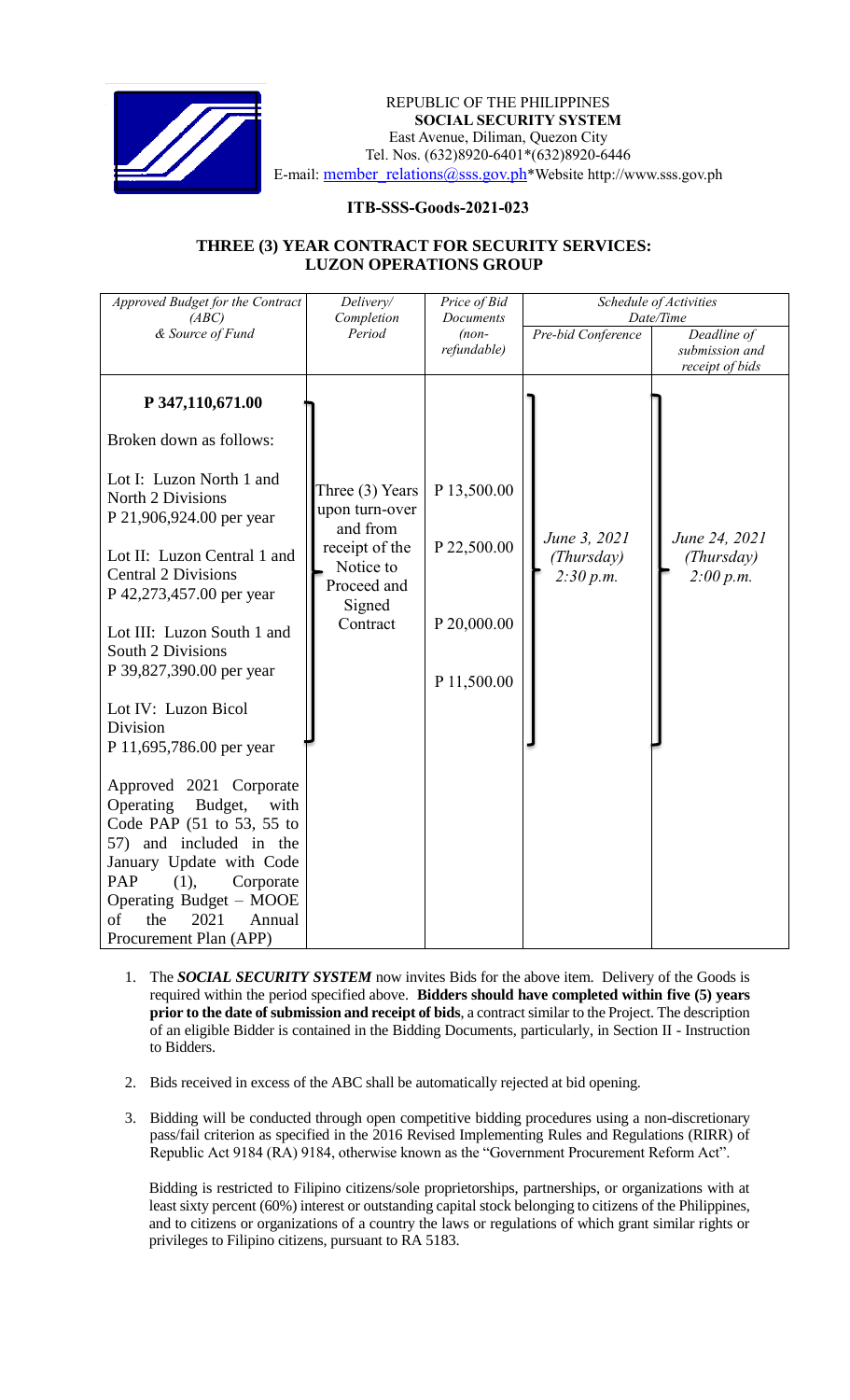- 4. Interested bidders may obtain further information from the *SSS* and inspect the Bidding Documents at the address in the last item of the ITB from Monday to Friday, 8:00 a.m. to 5:00 p.m.
- 5. **A complete set of Bidding Documents may be acquired by interested bidders starting 24 May 2021** up to the scheduled submission & receipt of bids from the address stated in the last item of the ITB and upon payment of the applicable fee for the Bidding Documents in the amount specified above.

The mode of payment will be on a cash basis payable at the SSS Cash Department, Ground Floor, SSS Main Bldg., upon accomplishment of SSS Form R-6. The Bidding Documents shall be received personally by the prospective Bidder or his authorized representative.

It may also be **downloaded free of charge** from the website of the Philippine Government Electronic Procurement System (PhilGEPS) and the website of the SSS*,* provided that Bidders shall pay the applicable fee for the Bidding Documents not later than the submission of their bids.

6. The SSS will hold a Pre-Bid Conference on the date and time specified above at the Bidding Room, 2<sup>nd</sup> Floor, SSS Main Bldg., East Avenue, Diliman, Quezon City which shall be open to prospective bidders, but attendance shall not be mandatory. To ensure completeness and compliance of bids, bidders are advised to send their authorized technical and/or administrative representatives who will prepare the bid documents.

**The Pre-Bid Conference will be conducted through online conference using Microsoft Teams. Kindly e-mail us on or before 02 June 2021, through e-mail address bac@sss.gov.ph, the following:**

- **a. Name of the representative and e-mail address; and**
- **b. Technical and administrative queries.**
- 7. Bids must be duly received by the BAC Secretariat at the Bidding Room,  $2<sup>nd</sup>$  Floor, SSS Main Building, East Avenue, Diliman, Quezon City on the deadline specified above. All Bids must be accompanied by a bid security in any of the acceptable forms and in the amount stated in the ITB Clause 14.

Bid opening shall be on the date and time specified above at the Bidding Room, 2<sup>nd</sup> Floor, SSS Main Building, East Avenue, Diliman, Quezon City. Bids will be opened in the presence of the bidders' representatives who choose to attend at the address above. Late bids shall not be accepted.

- 8. References to the dates and times shall be based on Philippine Standard time. Should any of the above dates fall on a holiday, the deadline shall be extended to the same time of the immediately succeeding business day in Quezon City.
- 9. The *SSS* reserves the right to reject any and all bids, declare a failure of bidding, or not award the contract at any time prior to contract award in accordance with Sections 35.6 and 41 of the 2016 revised IRR of RA No. 9184, without thereby incurring any liability to the affected bidder or bidders.
- 10. The *SSS* assumes no obligation to compensate or indemnify parties for any expense or loss that they may incur as a result of their participation in the procurement process, nor does SSS guarantee that an award will be made as a result of this invitation. Furthermore, the SSS reserves the right to waive any defects or formality in the responses to the eligibility requirements and to this invitation and reserves the right to accept the proposal most advantageous to the agency.
- 11. For further information, please refer to:

**Bids & Awards Committee The Secretariat** 2 nd Flr., SSS Main Bldg., East Ave., Diliman, Q.C. Tel # (632) 8922-1070; 8920-6401 local 5492/6382 Email – bac@sss.gov.ph